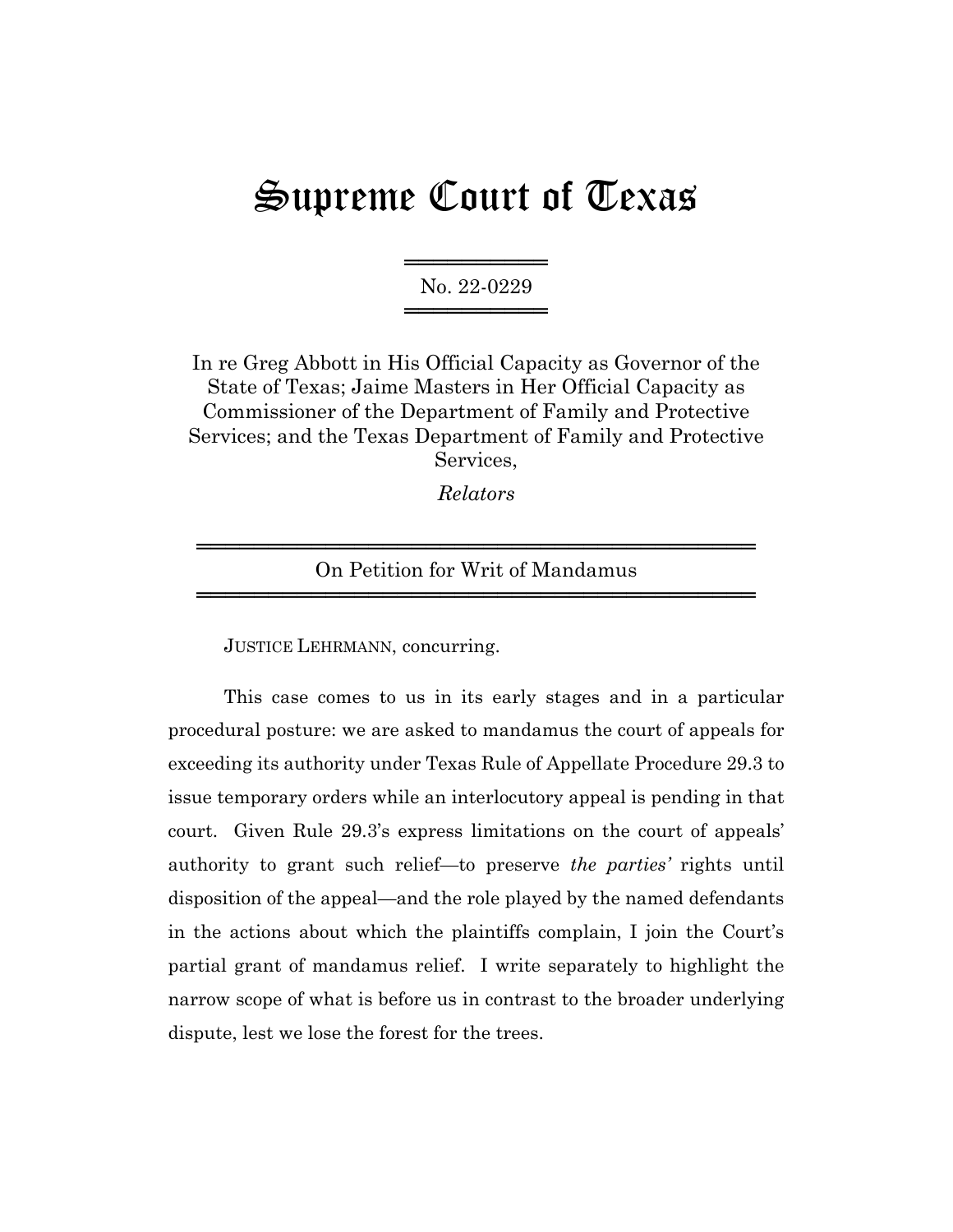First, as the Court notes, this dispute began when DFPS issued a statement indicating that it was implementing policy changes in response to a letter from the Governor that closes with the instruction that "DFPS and all other state agencies must follow the law as explained in OAG Opinion No. KP-0401." However, the issue before us is not whether the plaintiffs' claims challenging those actions are meritorious. Rather, today the Court addresses only the narrow question of whether the court of appeals abused its discretion by temporarily reinstating the trial court's temporary injunction under Rule 29.3 while the interlocutory appeal of that injunction is pending. In this regard, the Court: (1) denies mandamus relief as to the portion of the order that applies to the named parties except to the extent that it enjoins the Governor from engaging in enforcement actions that he has no authority to undertake—and has not threatened or attempted to undertake—in the first instance, as such an injunction would serve no purpose; and (2) grants relief as to the portion of the order that applies to nonparties. Neither the interlocutory appeal of the trial court's temporary injunction nor the merits of the plaintiffs' underlying claims are affected by today's decision. *Ante* at 11 n.8.

Second, I find it helpful to take a step back and survey the bigger picture of the underlying dispute. The plaintiffs allege that the Governor's February 22, 2022 letter and DFPS's summary implementation of the directive in that letter resulted in an immediate, dramatic change in DFPS's interpretation of its legal obligations with respect to investigating child abuse in the context of adolescent minors receiving medical treatment for gender dysphoria. The plaintiffs'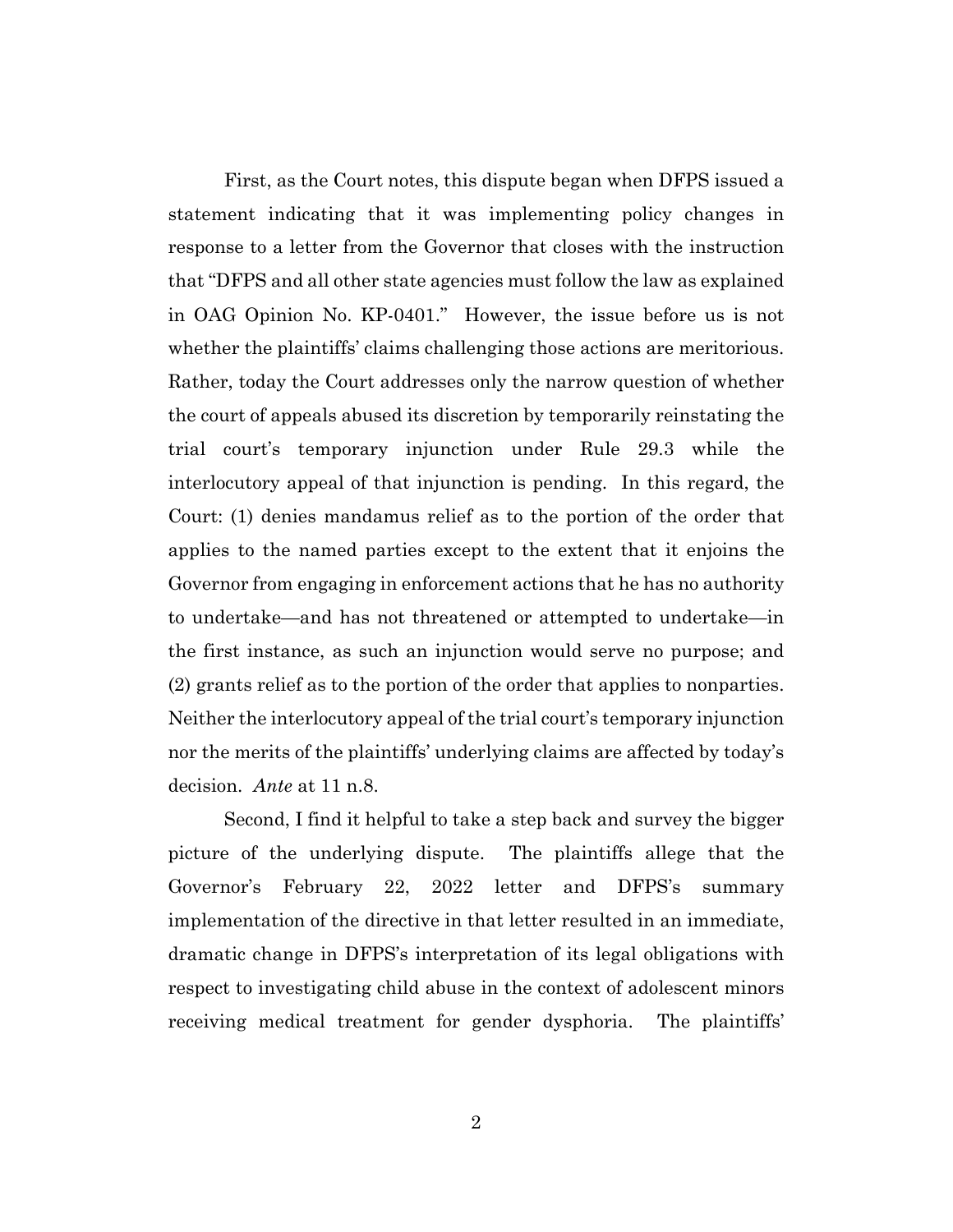petition references statements of numerous professional medical associations condemning the change as a rejection of evidence-based medical care for patients diagnosed with gender dysphoria that would restrict access to such care for affected adolescents.<sup>1</sup> The plaintiffs further allege that parents and families across the State are now fearful of the consequences of following the recommendations of their medical providers and equally fearful of the effect *not* following those recommendations will have on their children's health. Similarly, they allege, professionals with the duty to report suspected child abuse are faced with the dilemma of choosing between the possibility of referral for prosecution for failing to report conduct that has now been deemed

<sup>&</sup>lt;sup>1</sup> In this Court, we received amicus briefs in opposition to the State's mandamus petition from numerous professional medical associations and child advocacy organizations, including: the Texas Medical Association, the American Medical Association, the Texas Pediatric Society, the American Academy of Pediatrics, the Academic Pediatric Association, the American Academy of Child and Adolescent Psychiatry, the American Academy of Family Physicians, the Association of American Medical Colleges, the American Association of Physicians for Human Rights, the American College of Obstetrics and Gynecologists, the American College of Osteopathic Pediatricians, American College of Physicians, the American Pediatric Society, the American Psychiatric Association, the Association of Medical School Pediatric Department Chairs, the Endocrine Society, the National Association of Pediatric Nurse Practitioners, the Pediatric Endocrine Society, the Ray E. Helfer Society, the Society for Adolescent Health and Medicine, the Society for Pediatric Research, the Society of Pediatric Nurses, the Societies for Pediatric Urology, the World Professional Association for Transgender Health, American Professional Society on the Abuse of Children, Children's Advocacy Institute, Futures Without Violence, Social Current, The Kempe Center for the Prevention and Treatment of Child Abuse and Neglect at the University of Colorado, The National Association of Social Workers, First Focus on Children, The National Foundation to End Child Abuse and Neglect, FosterClub, and iFoster.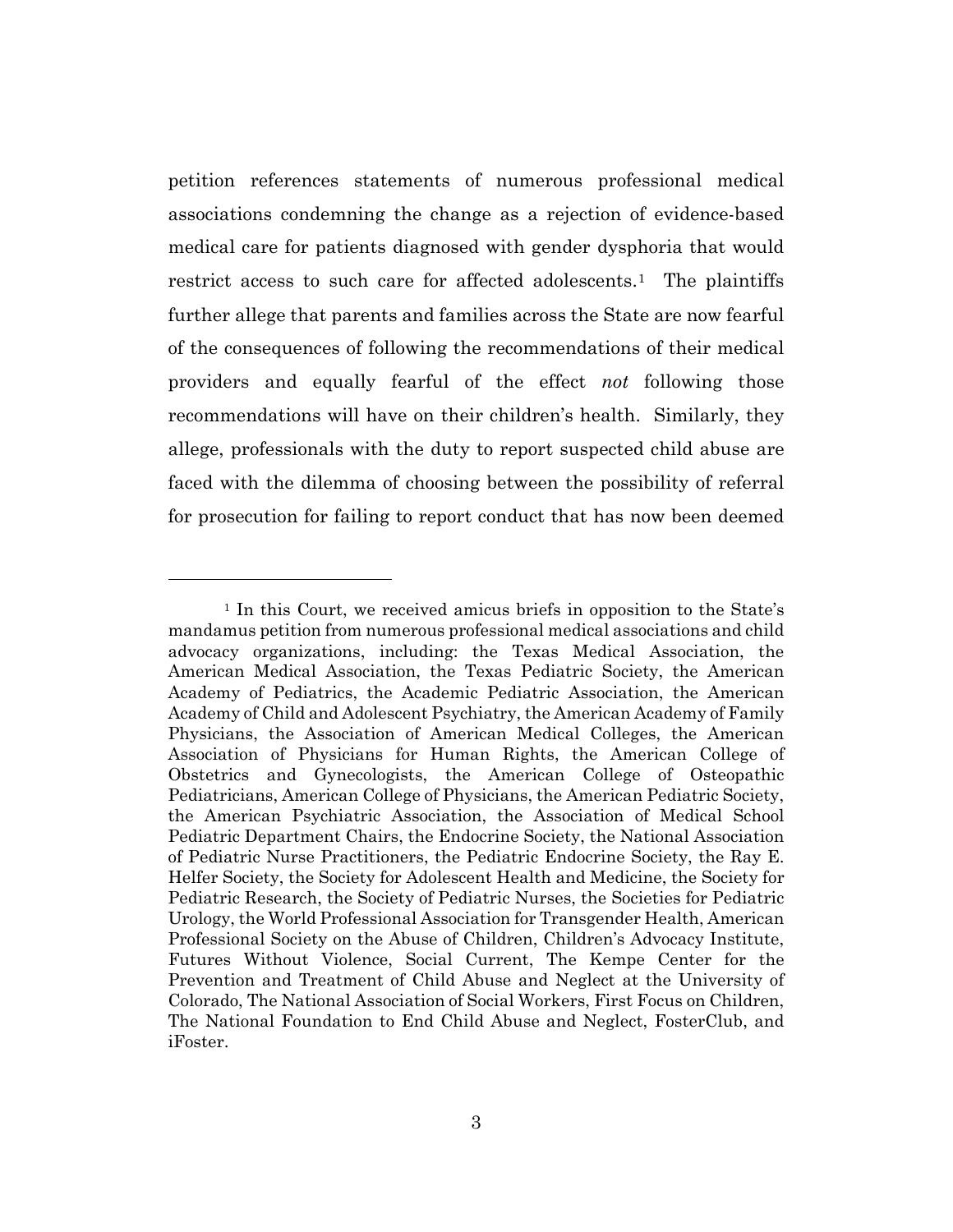abusive—along with the associated impact that could have on their professional licenses and livelihoods—and violating their own professional and ethical obligations.

The plaintiffs' underlying causes of action premised on these events include (1) a claim for a declaratory judgment that DFPS's statement regarding its implementation of the Governor's directive amounts to an invalid rule under the Administrative Procedures Act (APA), (2) a claim for a declaratory judgment that the Governor and the Commissioner engaged in *ultra vires* conduct, and (3) claims of various constitutional violations. Again, the merits of those claims are not before us and are not affected by our narrow decision today, which addresses only the propriety of the court of appeals' temporary order.

Third, I feel compelled to discuss an argument made by the State that the Court need not and does not address. Specifically, in seeking mandamus relief from the court of appeals' order, the State argues that it lacks an adequate appellate remedy because the order "prohibit[s] DFPS from even *investigating* possible child abuse" in cases involving gender dysphoria.2 The dissent appears to agree with this reading of the order, which would indeed risk the irreparable harm to children that the State fears. As the Court explains, DFPS bears the responsibility of investigating reports of child abuse or neglect, which necessarily includes "assess[ing] whether a report it receives is actually 'a report of child abuse or neglect.'" *Ante* at 6. A proper judicial remedy cannot go so far as to curb that discretion beyond legislative and constitutional

<sup>2</sup> The Court's holding that the State lacks such a remedy is based on other grounds. *Ante* at 10 n.7.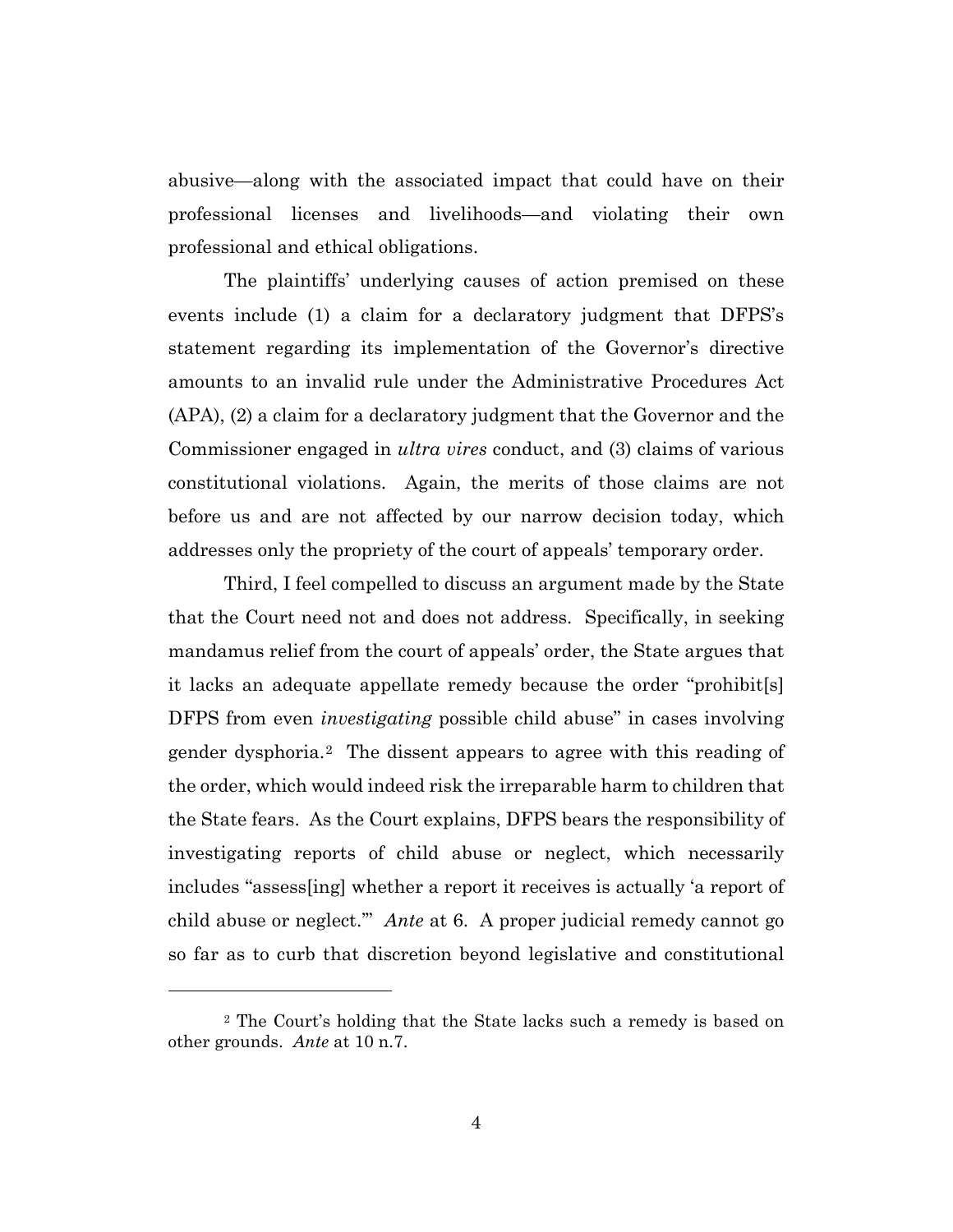limits. That is, the remedy for an allegedly improper limitation on DFPS's investigatory discretion cannot be the placement of a different but equally improper limitation on DFPS's investigatory discretion; either amounts to a change in the status quo that the court is seeking to preserve.

However, in my view, neither the State nor the dissent properly construes the scope of the court of appeals' order. The reinstated injunction prohibits DFPS from investigating reports "based *solely* on . . . facilitating or providing gender-affirming care . . . where the *only grounds* for the purported abuse" are "facilitation or provision of genderaffirming medical treatment." (Emphases added). The order further makes clear that the injunction is intended to restrain enforcement of "the Governor's directive and DFPS rule, both issued February 22, 2022."

In other words, the order temporarily reinstates DFPS's policies as they were prior to the February 22 directive, leaving DFPS free to screen and investigate reports based on its preexisting policies regarding medical abuse and neglect. Although the order exceeds the permissible bounds of Rule 29.3 by applying to nonparties and is erroneous on that basis, it does not, as the State implies, create entirely new restrictions on DFPS's authority to carry out its statutory obligations. That is, it does not preclude DFPS from investigating reports that a child diagnosed with gender dysphoria is receiving treatment that is medically unnecessary or inappropriate. To the contrary, it requires DFPS, as has always been its responsibility, to investigate reports of child abuse or neglect allegedly committed by a

5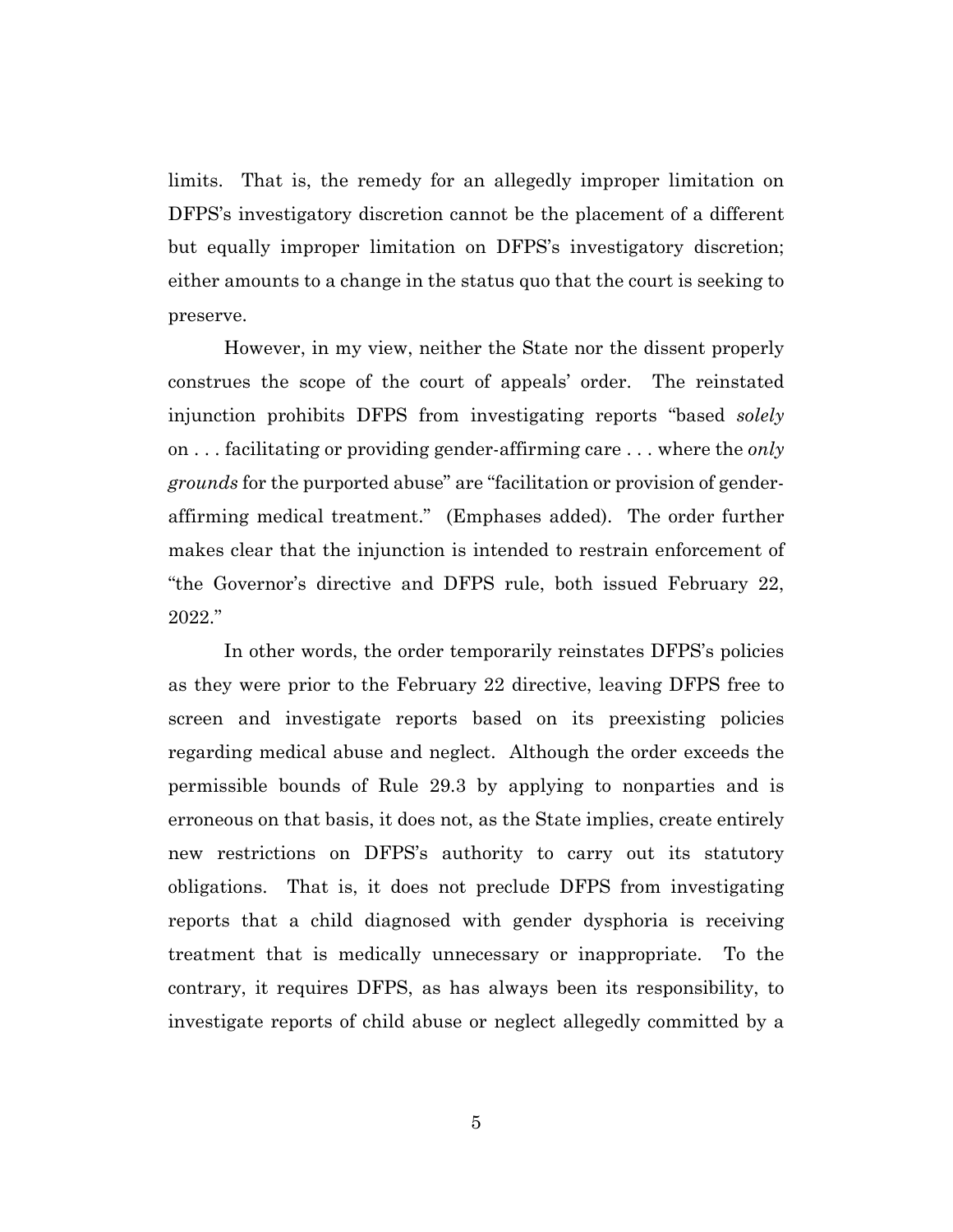person responsible for a child's care, custody, or welfare. TEX. FAM. CODE § 261.301(a). And DFPS has a detailed process for screening reports and initiating and conducting those investigations. *See* TEX. ADMIN. CODE §§ 707.447–.517. These standards apply regardless of a child's diagnosis with gender dysphoria. The order would simply bar DFPS from initiating investigations and making referrals based *solely*  on the new grounds set out in the Governor's directive.

DFPS's own statements support this reading of the reach of the order. As the plaintiffs note, after the court of appeals issued the order, DFPS employees were informed that it did not prevent them from assessing intakes and beginning investigations when "*independent grounds* that warrant an investigation are reported." Accordingly, DFPS itself recognizes that the court of appeals' order—even if it were not deficient under Rule 29.3—does not bar it from investigating child abuse and neglect associated with *inappropriate* or *medically unnecessary* treatment for gender dysphoria; it simply must use preexisting criteria and procedures in determining whether a particular case justifies intervention.

By contrast, DFPS's summary change in policy pursuant to the Governor's directive—whether or not based on an erroneous view of the Governor's authority to issue it and whether or not it amounts to an invalid rule under the APA—actually served to *narrow* the discretion of DFPS employees with respect to screening reports and conducting such investigations. For example, the plaintiffs presented evidence that after the directive and agency statement were issued, employees were told that they no longer had the authority to "Priority None" cases in which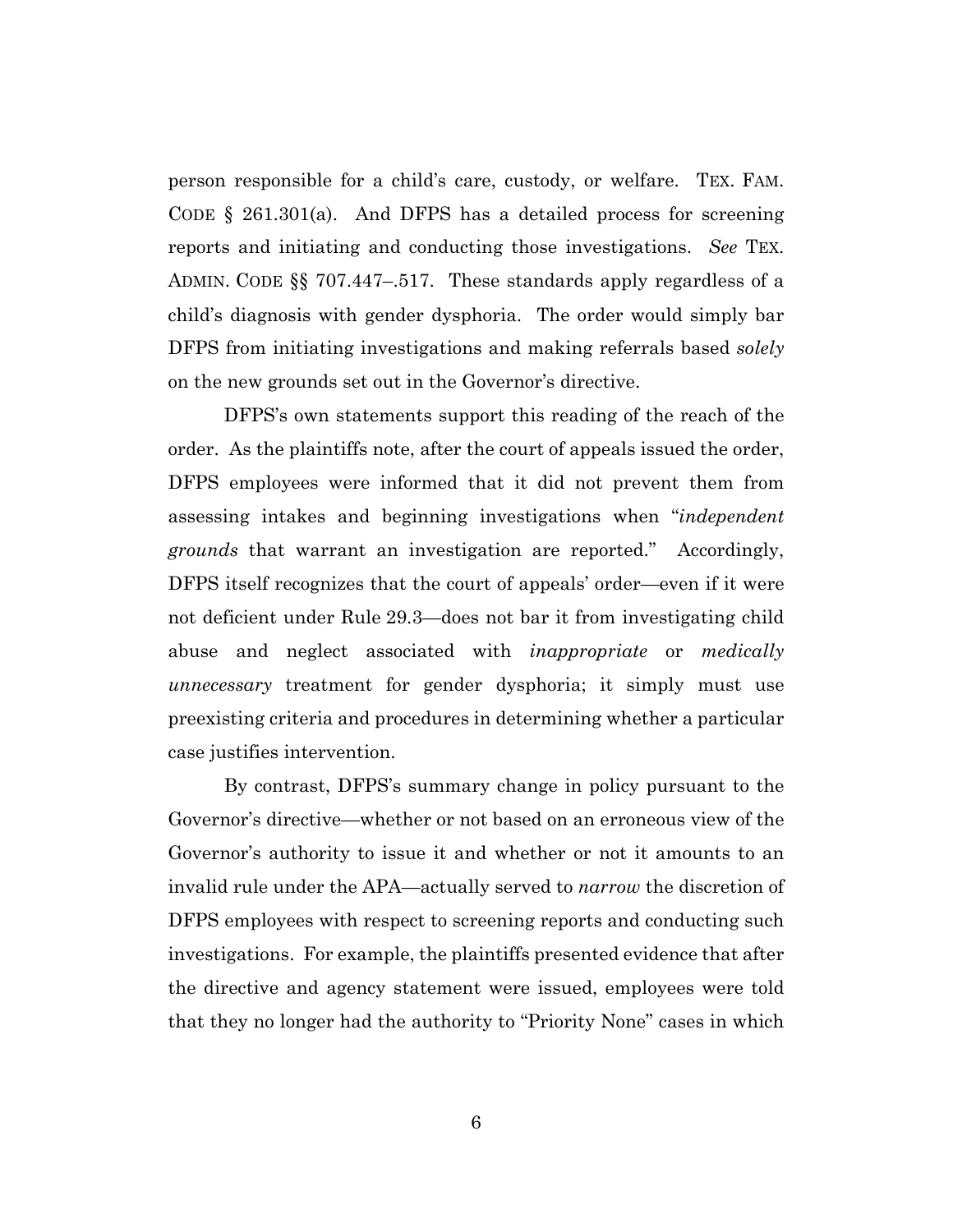allegations were made that minors were receiving medical care for gender dysphoria, meaning they had no discretion to determine that such cases could be closed without further investigation even if a treating physician determined that such treatment was medically appropriate. *See* TEX. FAM. CODE § 261.3015 (authorizing DFPS, except in certain exigent circumstances, to "conduct an alternate response" to a report of abuse and to "administratively close a reported case of abuse or neglect without completing the investigation or alternative response and without providing services or making a referral to another entity for assistance if the department determines, after contacting a professional or other credible source, that the child's safety can be assured without further investigation, response, services, or assistance").3 Yet there is absolutely no indication that DFPS's preexisting criteria and policies for

<sup>&</sup>lt;sup>3</sup> The State appears to assert that every allegation that a minor is receiving treatment for gender dysphoria must be fully investigated in order to evaluate whether that treatment falls within a category that could amount to abuse. For example, the OAG Opinion discusses surgical procedures that could fall within the Health and Safety Code's definition of "female genital mutilation," an independently criminal act, which clearly could be investigated. And in their discussion of the protocols governing medically accepted treatment for gender dysphoria, the plaintiffs cite evidence that such treatment includes no pharmaceutical or surgical intervention before puberty and no genital surgery before the age of majority. There is no plausible argument that DFPS is foreclosed from investigating these types of nonmedically approved procedures as possible child abuse, either before or after the injunction. This is in stark contrast to medically accepted treatments like the administration of puberty-suppression drugs prescribed by a treating physician. By essentially equating treatments that are medically accepted and those that are not, the OAG Opinion raises the specter of abuse every time a bare allegation is made that a minor is receiving treatment of any kind for gender dysphoria. In my view, a parent's reliance on a professional medical doctor for medically accepted treatment simply would not amount to child abuse.